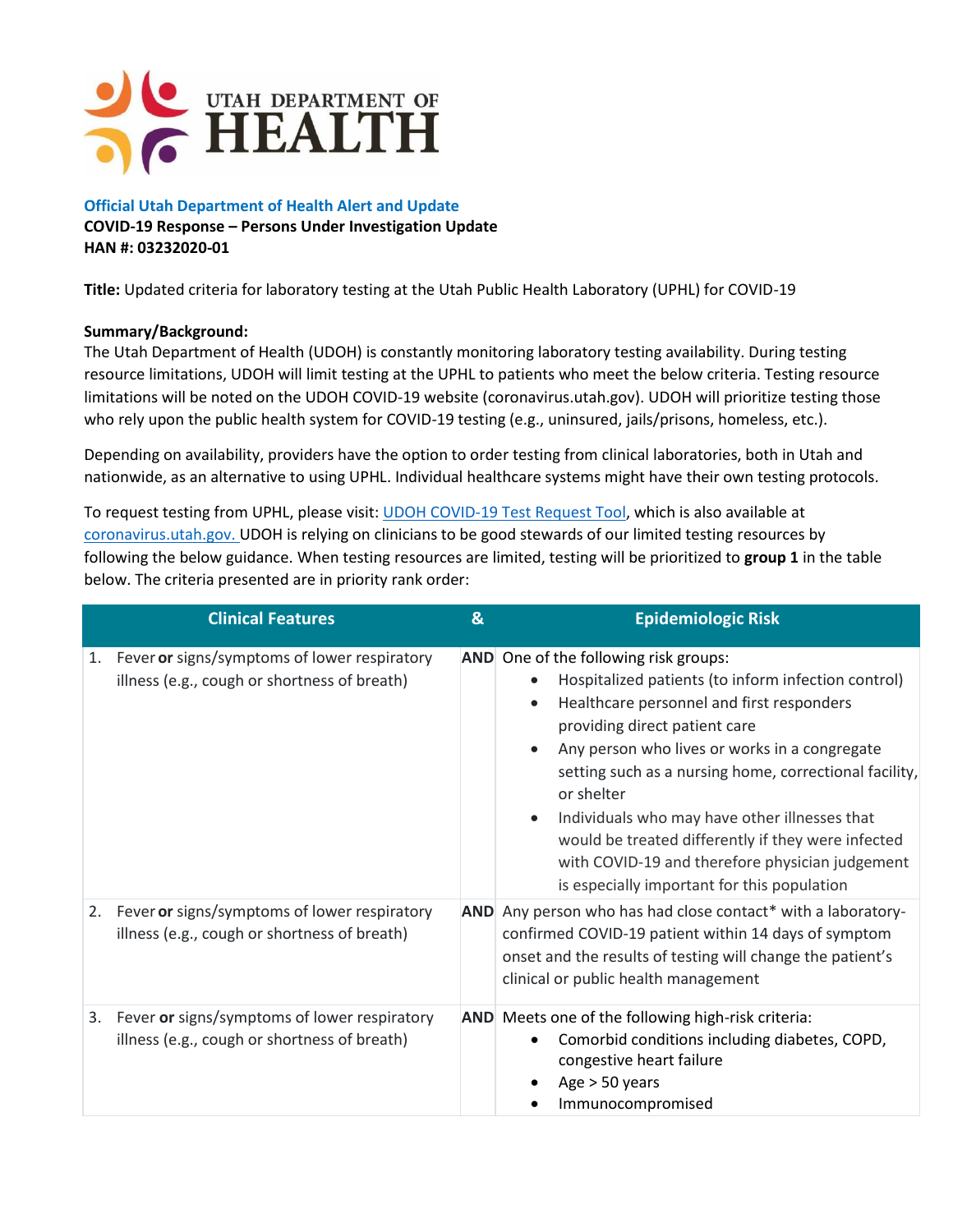4. Fever **or** signs/symptoms of lower respiratory illness (e.g., cough or shortness of breath)

**\*Household contacts should not be tested unless admitted to a healthcare facility. All household contacts should self-isolate in their homes for 14 days following symptom onset of the last symptomatic member of the household. People with clinically diagnosed or laboratory confirmed COVID-19 who have recovered, can be released from isolation 7 days after symptom onset AND at least 3 days after symptom resolution, according to [CDC guidance.](https://www.cdc.gov/coronavirus/2019-ncov/hcp/disposition-in-home-patients.html) All asymptomatic household contacts should self-quarantine in their homes for 14 days following symptom onset of the last symptomatic member of the household.**

When testing capacity of COVID-19 is limited, please do not submit testing requests for people outside of the first priority group (number 1 in table above). If you submit a test request for someone who does not meet the criteria outlined in group 1 above, the sample will not be tested. The Test Request Tool will indicate if testing is limited to priority group 1

### **Please note the following:**

# ● **If you have a patient that meets the above criteria:**

- $\circ$  Collect NP swab into a single vial of Viral Transport Media and submit according to the attached guidance.
- o OP swabs are no longer recommended.
- o Visit the [UDOH COVID-19 Test Request Tool,](https://pubredcap.health.utah.gov/surveys/?s=RTMFDYK4TH) fill out the online survey and get testing approval.
- o Complete a UPHL request form to submit with the specimen. The form is attached or can be downloaded as a fillable PDF at [uphl.utah.gov.](http://uphl.utah.gov/)

This guidance is intended to clarify who may be tested based on clinical or epidemiologic criteria at the Utah Public Health Laboratory. It is NOT meant to be a directive as to whom must be tested.

At this time, healthcare providers caring for patients with fever and severe lower respiratory illness without any epidemiologic risk for COVID-19 should use contact and droplet precautions with eye protection (unless another diagnosis requires a higher level of precaution, e.g., tuberculosis).

### **Recommendations**

- All patients in the healthcare setting who are being assessed for COVID-19 should be isolated in a private room with limited traffic and a closed door. The patient should wear a surgical mask when someone else enters the room.
- Patients who are being tested for COVID-19, but do not require hospitalization, should adhere to home isolation until testing is completed.
- Healthcare personnel caring for patients with fever and severe lower respiratory illness WITHOUT any epidemiologic risk for COVID-19 should:
	- o use standard, contact, and droplet precautions with eye protection;
	- o proceed to work-up for common causes of respiratory illness (e.g., FilmArray);
	- $\circ$  if no alternative explanatory diagnosis, consider an infectious disease consultation.
- NP swabs can be collected concurrently as other samples being collected for infectious disease rule out (e.g., influenza and respiratory FilmArray or similar broad panel).
- If a patient is being considered for COVID-19, use standard, contact, and droplet precautions with eye protection when providing care. Respirators should be reserved for aerosol-generating procedures.
- Healthcare personnel that cared for a suspect or a confirmed COVID-19 case should have their exposure risk assessed and be excluded from work based on the CDC's work restriction recommendations.

### **For more information**